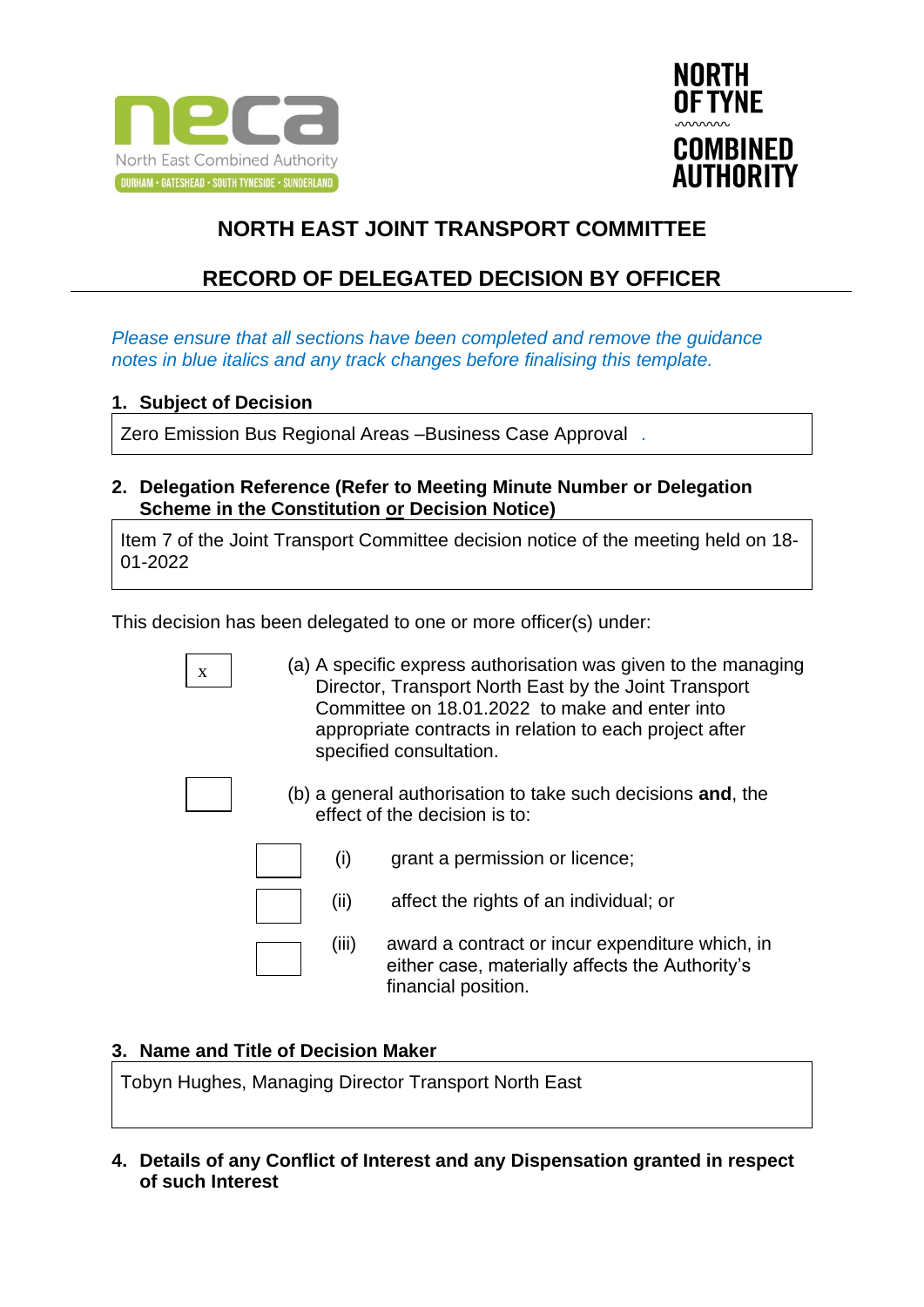



## **RECORD OF DELEGATED DECISION BY OFFICER**

None

#### **5. Executive Summary**

The purpose of this report is to seek approval for the submission of a Business Case to the Department for Transport for the delivery of 73 battery electric buses in the North East. The Business Case represents a total £40.1m investment, with £18.3m sought from the Department for Transport through the Zero Emission Bus Regional Areas fund and the remaining £21.8m provided in match funding from Go North East, Durham County Council and Northumberland County Council.

The package of investment aligns with our Bus Service Improvement Plan and was developed in consultation with all bus operators, Nexus and our Local Authorities. The Business Case has been developed to ensure a positive Benefit Cost Ratio, represents good value for money, addresses air quality challenges, looks to overcome inequalities and supports improved skills. The Business Case demonstrates that the proposed package of investment can be delivered in line with the proposed timescales from the Department for Transport (2 years from funding award).

Please note since the report was made to Joint Transport Committee, further cost refinement has been undertaken which has resulted in a reduction of costs for the same scope, driven by updated quotations for infrastructure works. The result is a total £35m investment, with £13.9m sought from the Department for Transport through the Zero Emission Bus Regional Areas fund and the remaining £21.1m provided in match funding from Go North East, Durham County Council and Northumberland County Council. All parties have provided updated approval letters for the amounts sought and Go North East and Durham County Council are committed to covering battery replacement costs in year 8 of this programme.

#### **6. Decision(s)**

**6a)** Managing Director Transport North East to endorse minor modifications of the business case and agree to submit it to the Department for Transport ahead of the 31st January 2022 deadline.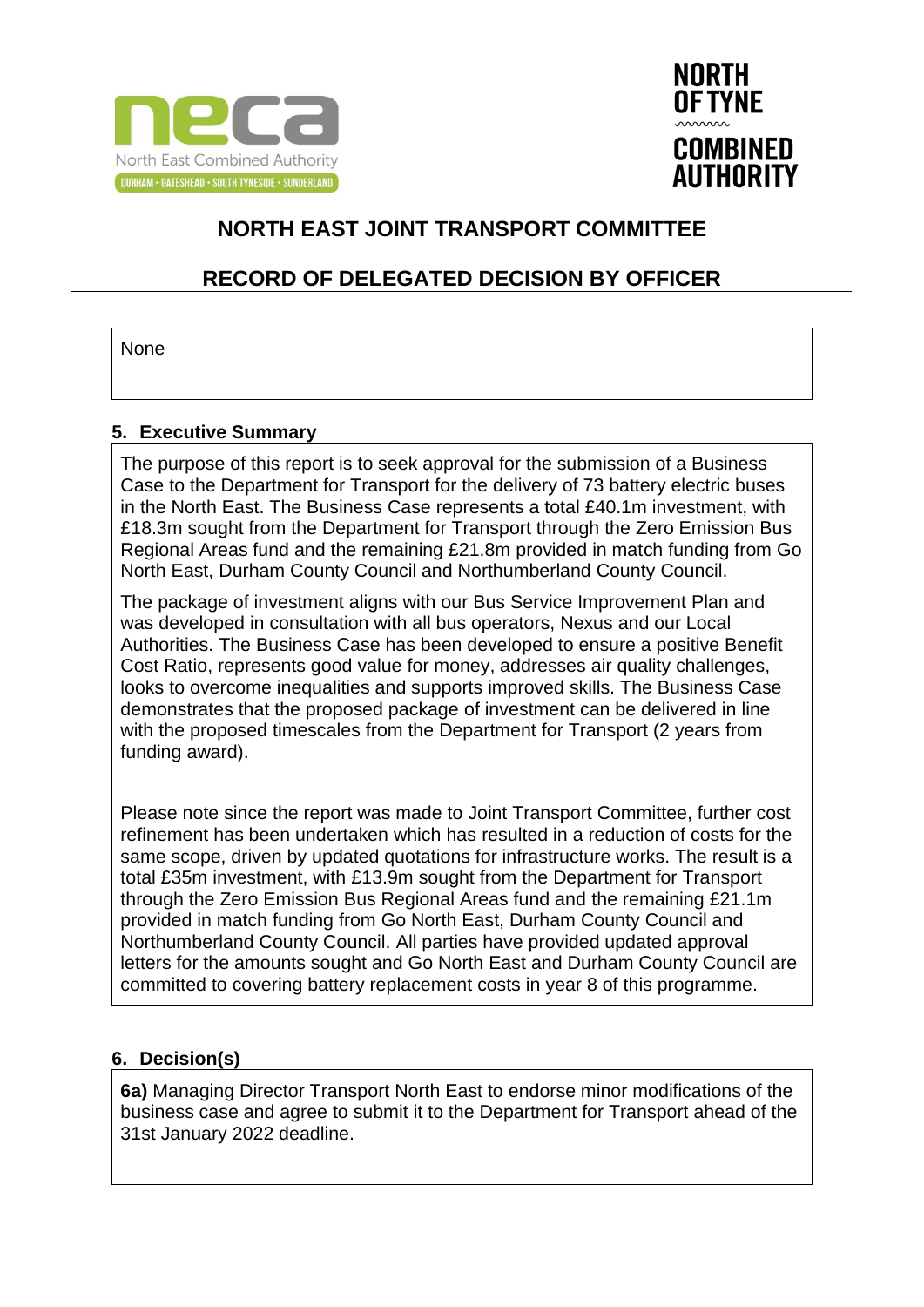



### **RECORD OF DELEGATED DECISION BY OFFICER**

#### **6(b) If Exempt or Confidential, please provide a reason:**

N/A

#### **7. Alternative options considered**

None – Due to timescales associated with the submission to the Department for Transport, a delegation was sought and was granted by the Joint Transport Committee to the Managing Director - Transport North East.

### **8. Reasons for the Decision(s)**

The decision allows a business case to be submitted to the Department for Transport to secure funding from the Zero Emission Bus Regional Areas scheme.

### **9. Contact Officer**

Andrew Dorrian

Senior Planner – Transport North East

[Andrew.Dorrian@transportnortheast.gov.uk](mailto:Andrew.Dorrian@transportnortheast.gov.uk)

### **10.Date of Publication**

*1 February 2022*

### **11.Date of Call-In Deadline**

*N/A – Not a key decision*